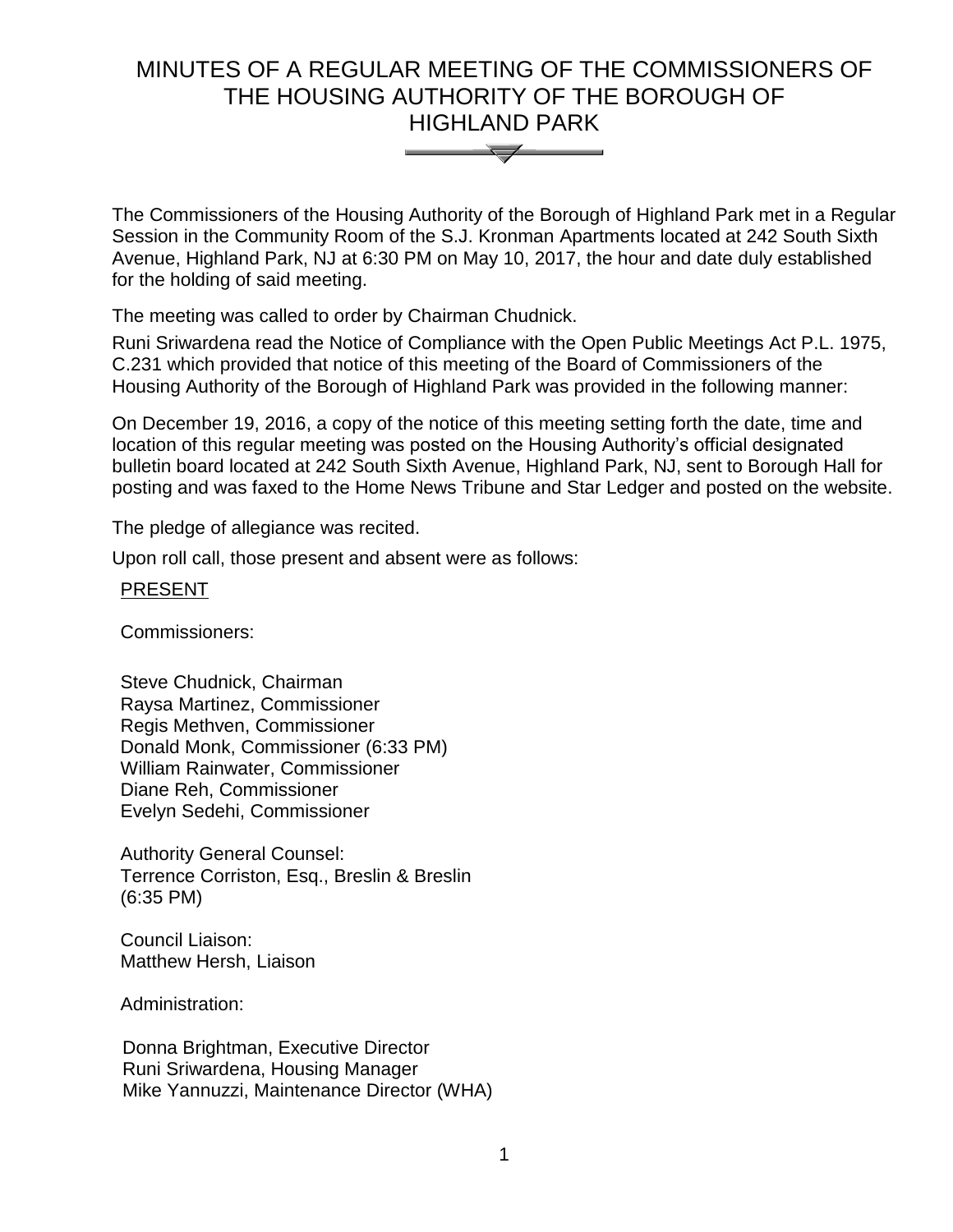Commissioner Regis Methven was welcomed by Chairman Chudnick and sworn in as the first Resident Commissioner.

Chairman Chudnick and the other members congratulated him on his appointment.

#### Minutes:

A motion to approve the minutes of the regular meeting held on April 13, 2017 was made by Commissioner Martinez and seconded by Commissioner Sedehi.

#### Discussion – changes on April minutes:

Commissioner Sedehi noted that there was a correction on page 6, under new business, as it was Diane Reh that mentioned the shredding truck and it's in May not April.

| <b>ROLL CALL:</b> |             |  | Chudnick Martinez Methven Monk Rainwater Reh Sedehi |  |
|-------------------|-------------|--|-----------------------------------------------------|--|
| AYES:             |             |  | Chudnick Martinez Methven Monk Rainwater Reh Sedehi |  |
| NAYS:             | <b>None</b> |  |                                                     |  |
| Abstain:          | <b>None</b> |  |                                                     |  |
| Absent:           | <b>None</b> |  |                                                     |  |

The Chair thereupon declared said motion approved.

## Public Comment I

Executive Director Brightman informed the Board that she received news today that former board member, Al Garlatti, passed away.

Juan Ratliff, 219 South Sixth Ave., stated that Park Terrace needed new "no trespassing" signs as they are faded and people are loitering and the no loitering needs to be enforced.

Counsel Corriston asked if the loitering occurred at any specific time of the day.

Mr. Ratliff replied that it's all times of day and it's kids that don't live here and they are swinging from the clothes lines and porches. They should be supervised by their parents.

Housing Manager Sriwardena stated that she sent letters to the parents.

Donna Harring, Apt. 6H, stated that people should display common courtesy when someone is being attended to by the police or first aid in the lobby area and they should go along their way and give them privacy and show some respect.

Counsel Corriston stated that this type of behavior is best handled by word of mouth rather than handling it as a lease violation.

Ms. Harring said, yes, lead by example.

Counsel Corriston suggested that Ms. Sriwardena address the topic in the newsletter.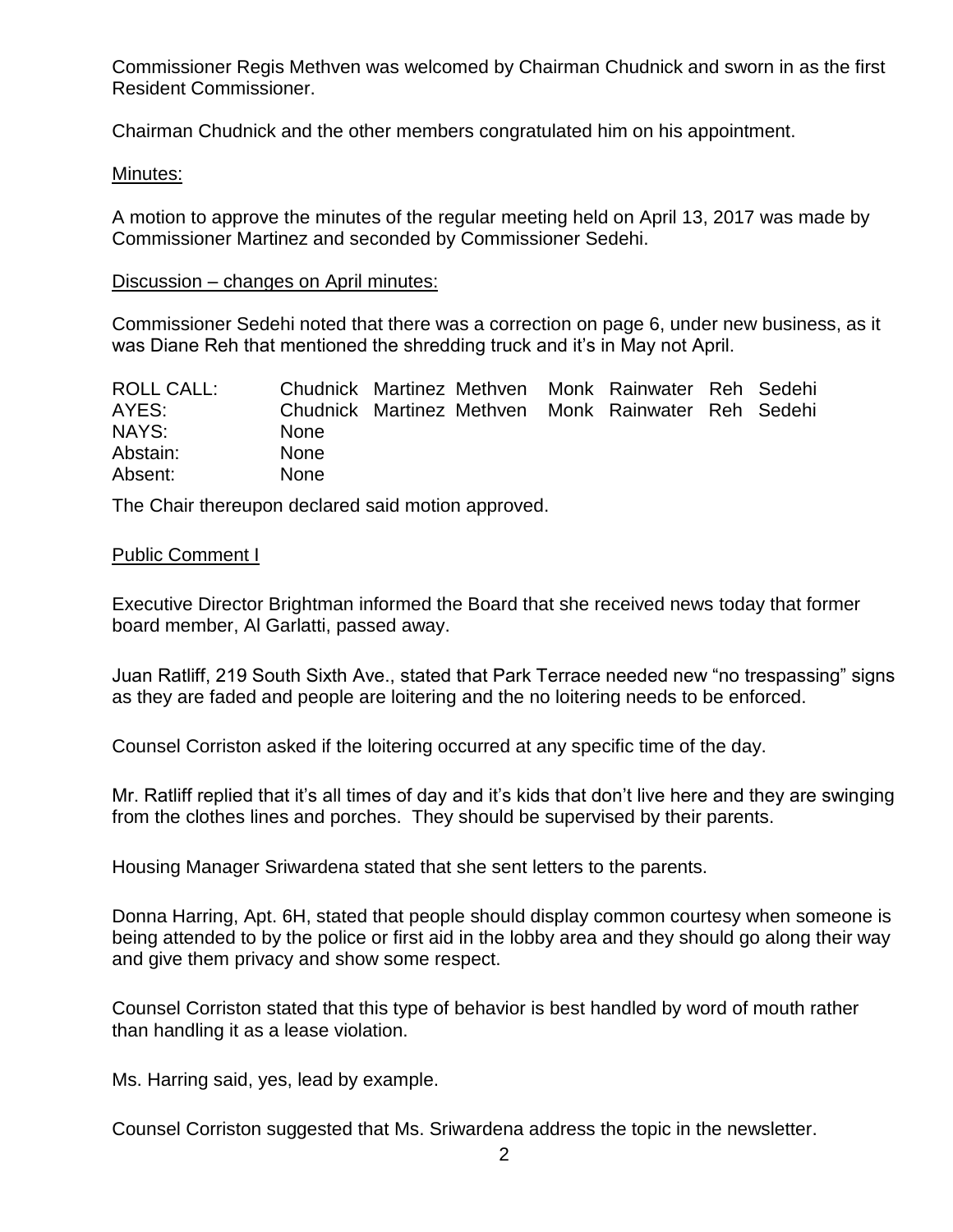Communications - none

## Executive Director's Report

Chairman Chudnick noted that we now have a tenant commissioner.

Chairman Chudnick acknowledged that Kettly's employment has been extended to Nov. 30, 2017.

Executive Director Brightman gave a RAD update. She stated that both projects have been moved into closing status and assigned a closing manager. She informed the Board that Park Terrace did not receive HOME funding. She then thanked Councilman Hersh for arranging a phone call with the County HOME representatives to speak about the importance of preserving units in addition to creating new housing units.

Councilman Hersh stated that he will continue to keep the pressure on the County.

Commissioner Rainwater stated that the time to do that would be when they create their HOME plan so that they give some weight to preserving units as opposed to creating new units.

Counsel Corriston stated they serve more people when new units are created.

Executive Director Brightman informed the Board that she commissioned Susan Lenz to resubmit the Federal Home Loan Bank grant requests. Atlantic Stewardship has agreed to sponsor both applications. She stated that Ms. Lenz attended a FHLB information session and based on what she was told our applications should score very well.

Commissioner Monk inquired about the loan commitment from NJCC as they made HOME money a condition of the loan.

Executive Director Brightman said the HOME money did not affect our loan status and that NJCC put that wording in their letter to help us as they thought it would aid us in getting the funding.

Executive Director Brightman then shifted the focus to Kronman stating that even though we received a tax credit award, our project is having difficulty moving forward. HUD requires that we fund a reserve for repairs and tax credits and require an additional reserve for operations. We do not have enough funding for both reserves.

Executive Director Brightman stated that Ms. Lenz was working with PNC Bank to see if they would work with us.

Commissioner Rainwater asked if we were getting a developer's fee.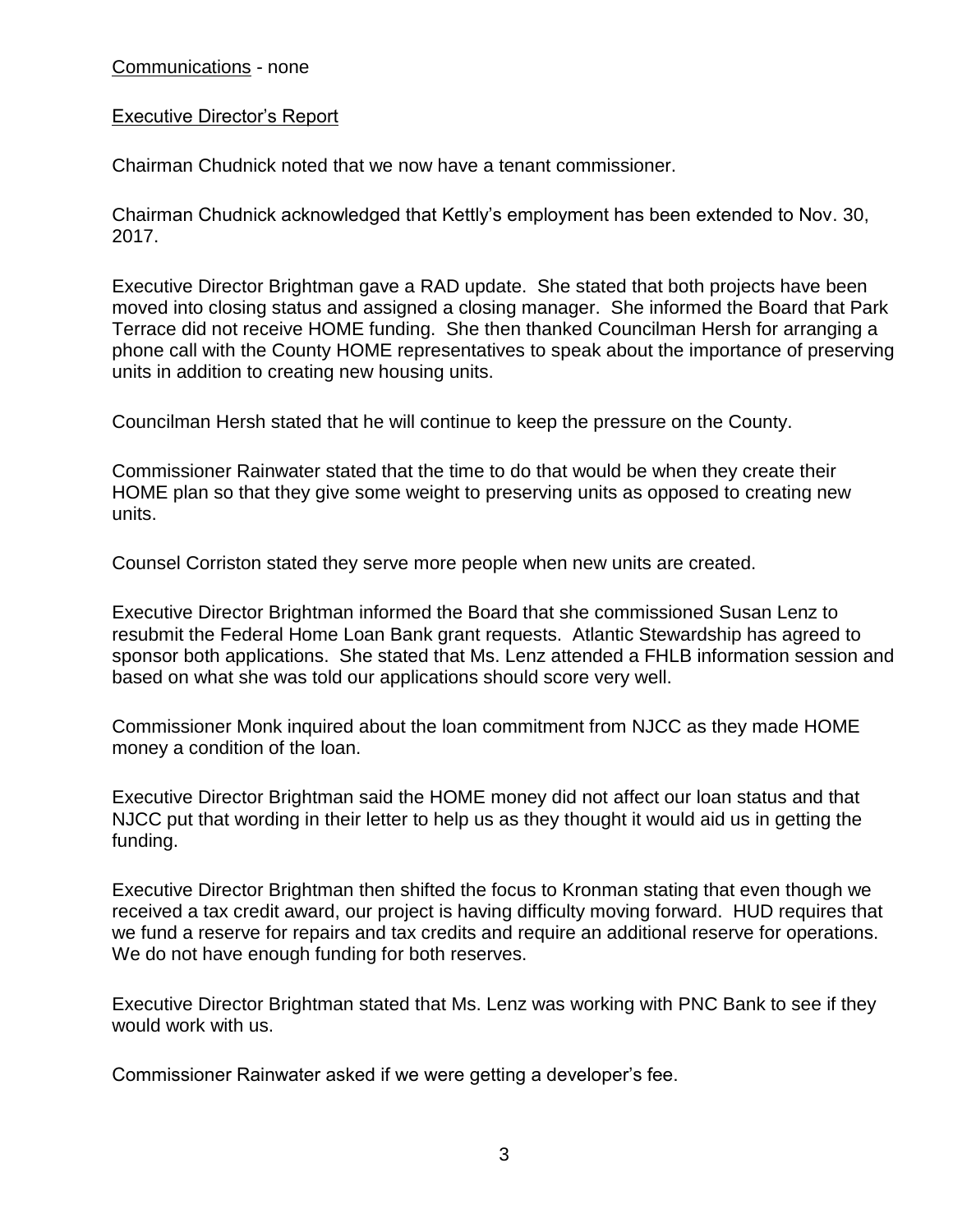Executive Director Brightman responded, yes, and that was part of what PNC was being asked to consider – waiting for the fee to fund the reserve.

Executive Director Brightman asked the Board if they wanted her to competitively solicit for tax credit purchases. She went on to say that Perth Amboy just did a solicitation and PNC had the highest offer.

Commissioner Monk asked how much?

Executive Director Brightman stated that it is 95 cents on the dollar.

Executive Director Brightman stated that she would ask Ms. Lenz to see how much Enterprise would pay but she felt it was more advantageous to stay with a direct purchaser such as PNC.

Executive Director Brightman stated that she was working with legal, DeCotiis, to close the RAD deals by November as the project based vouchers only become effective on January 1. Otherwise, we have to exist on operating subsidy.

Commissioner Sedehi asked about the problem in PIC.

Executive Director Brightman said the building data was entered incorrectly.

Commissioner Sedehi asked if they should have known.

Executive Director Brightman said, no, the Board does not have PIC access.

Attorney Report - nothing to report

Accountant Report - nothing to report

Housing Manager Sriwardena's Report

Chairman Chudnick asked if the income limits had an effect on us.

Housing Manager Sriwardena said, no, but she is hoping to attract new people based on the higher limits.

#### Maintenance Report

Commissioner Reh asked if the 8 fire alarms were caused by the same tenant.

Housing Manager Sriwardena said, no, it was 8 different tenants.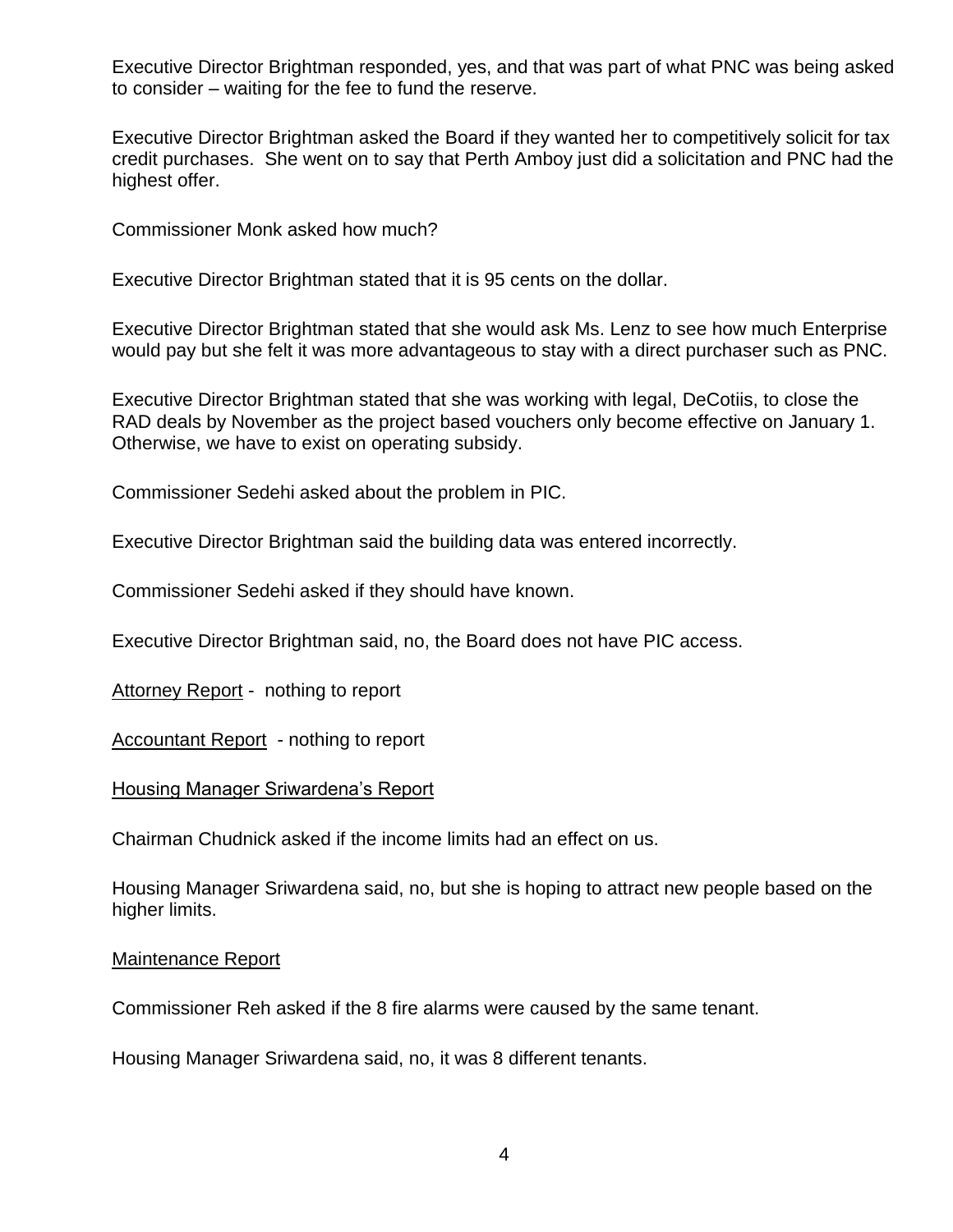# Resident Services Report

Commissioner Rainwater asked how many tenants receive meals on wheels.

Housing Manager Sriwardena stated that she wasn't sure.

Commissioner Sedehi said the number Borough-wide is 16 or 17.

Housing Manager Sriwardena said she was concerned about not only cuts in the meals on wheels program but in Easter Seals as it funds Bonnie's programs.

## Committee Reports

## Building and Grounds:

Commissioner Reh reported that she was in the process of setting up a meeting with Joe Thurston to go through the buildings. She also reported that Officer Panichella recommended that we install a sign that says "private property no U-turn" to curtail the U-turn activity in front of the building.

Housing Manager Sriwardena stated that she would order the sign.

Commissioner Reh asked who would install it.

Executive Director Brightman stated that we could do that.

Commissioner Methven commented that it was mostly the medical transport companies that parked in front, waiting for the tenants.

Councilman Hersh stated that he would see if he could get the mobile sign out front to inform people not make U-turns in front of our building. We need enforcement.

Commissioner Monk asked why they use our area.

Councilman Hersh replied that the end of the street is used for parking making it difficult to make a U-turn whereby our turnaround is convenient.

Commissioner Sedehi asked about the letter to legislators.

Commissioner Martinez stated that Executive Director Brightman sent her some sample letters from other organizations. She said that right now the year goes through September  $30<sup>th</sup>$  and she is keeping an eye out to see about next year's fiscal allocations as that's when we may want to write letters to our Senators and Congress people to state the need for full funding.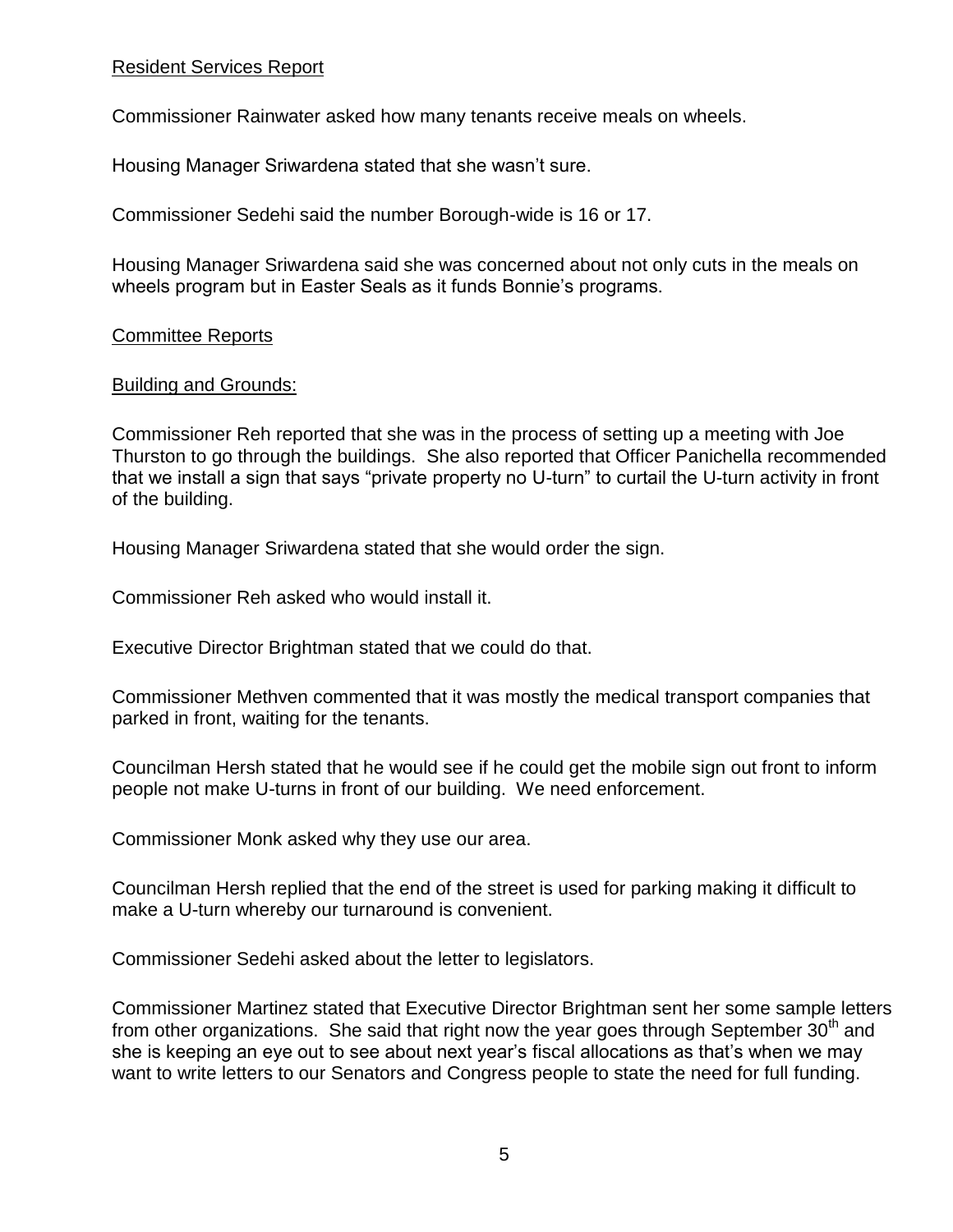Counsel Corriston stated that it would also be effective to have residents write letters as they get a lot of attention from legislators.

## Resolutions

a) Reso #2017-25 – Adopting Monthly Bill List for April 2017

Motion moved by Commissioner Sedehi and seconded by Commissioner Reh to adopt Resolution #2017-25.

#### **Discussion**

Commissioner Methven stated that the cost of repairing the snow blowers was very high.

Maintenance Manager Yannuzzi stated that they required a lot of work to repair them.

Commissioner Sedehi asked what "hood power to Park Terrace" was.

Executive Director Brightman stated that it was as a result of your tenant meeting whereby some residents stated there exhaust hoods above the stove were not connected.

Commissioner Sedehi also stated that the gas and electric bills should be posted in the newsletter.

Housing Manager Sriwardena stated that she does do that.

| <b>ROLL CALL:</b> |             |  | Chudnick Martinez Methven Monk Rainwater Reh Sedehi |  |
|-------------------|-------------|--|-----------------------------------------------------|--|
| AYES:             |             |  | Chudnick Martinez Methven Monk Rainwater Reh Sedehi |  |
| NAYS:             | <b>None</b> |  |                                                     |  |
| Abstain:          | <b>None</b> |  |                                                     |  |
| Absent:           | <b>None</b> |  |                                                     |  |

The Chair thereupon declared said motion approved.

b) Reso #2017-26 – Award Contract for Window Replacements at Samuel J. Kronman Building & Park Place Apts. to American Architectural Window and Door for \$506,916

Motion moved by Commissioner Rainwater and seconded by Commissioner Reh to adopt Resolution #2017-26.

#### **Discussion**

Executive Director Brightman stated that she worked with this company and they were very good with the tenants.

| <b>ROLL CALL:</b> |             |  | Chudnick Martinez Methven Monk Rainwater Reh Sedehi |  |
|-------------------|-------------|--|-----------------------------------------------------|--|
| AYES:             |             |  | Chudnick Martinez Methven Monk Rainwater Reh Sedehi |  |
| NAYS:             | <b>None</b> |  |                                                     |  |
| Abstain:          | <b>None</b> |  |                                                     |  |
| Absent:           | <b>None</b> |  |                                                     |  |

The Chair thereupon declared said motion approved.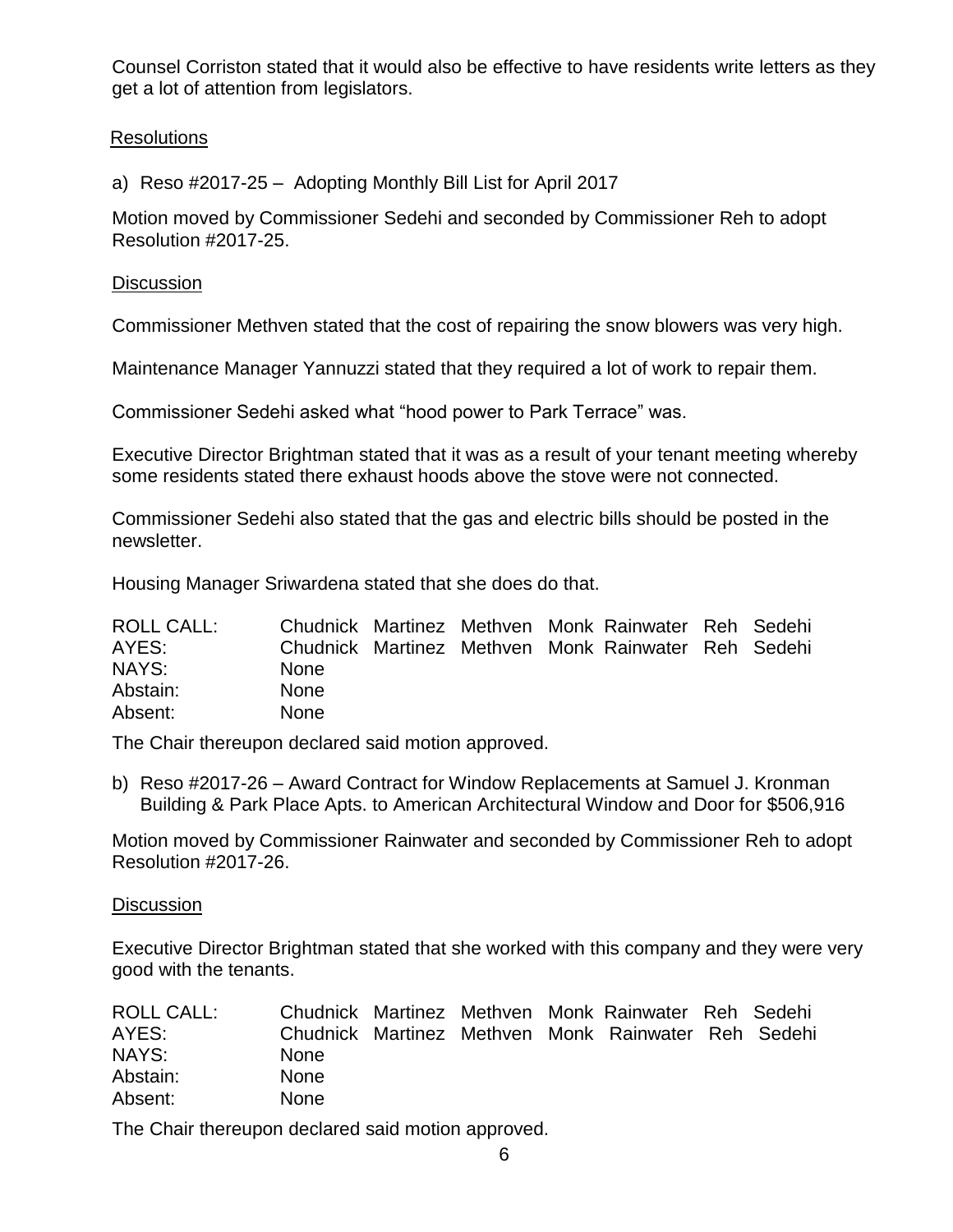c) Reso #2017-27 – Award Two Year Contract for Elevator Maintenance & Repair Services to Current Elevator Technology from 6/1/17-5/31/19

Motion moved by Commissioner Reh and seconded by Commissioner Rainwater to adopt Resolution #2017-27.

#### **Discussion**

Commissioner Reh asked if they service other companies in Highland Park.

Executive Director Brightman responded that she did not know.

| ROLL CALL: |             |  | Chudnick Martinez Methven Monk Rainwater Reh Sedehi |  |
|------------|-------------|--|-----------------------------------------------------|--|
| AYES:      |             |  | Chudnick Martinez Methven Monk Rainwater Reh Sedehi |  |
| NAYS:      | <b>None</b> |  |                                                     |  |
| Abstain:   | <b>None</b> |  |                                                     |  |
| Absent:    | <b>None</b> |  |                                                     |  |

The Chair thereupon declared said motion approved.

d) Reso #2017-28 – Designate Auditor FYE 3/31/17 to Hymanson, Parnes & Giampolo for the sum of \$7,050

Motion moved by Commissioner Sedehi and seconded by Commissioner Rainwater to adopt Resolution #2017-28.

| ROLL CALL: |             |  | Chudnick Martinez Methven Monk Rainwater Reh Sedehi |  |
|------------|-------------|--|-----------------------------------------------------|--|
| AYES:      |             |  | Chudnick Martinez Methven Monk Rainwater Reh Sedehi |  |
| NAYS:      | <b>None</b> |  |                                                     |  |
| Abstain:   | <b>None</b> |  |                                                     |  |
| Absent:    | <b>None</b> |  |                                                     |  |

The Chair thereupon declared said motion approved.

e) Reso #2017-29 – Award Two Year Contract for HQS Inspection Services to Home Stat Inspections, Inc. 6/1/17 to 5/31/19

Motion moved by Commissioner Reh and seconded by Commissioner Methven to adopt Resolution #2017-29.

**Discussion** 

Executive Director Brightman said we cannot do HQS inspections on the building we own when we convert to RAD.

| ROLL CALL: |             |  | Chudnick Martinez Methven Monk Rainwater Reh Sedehi |  |
|------------|-------------|--|-----------------------------------------------------|--|
| AYES:      |             |  | Chudnick Martinez Methven Monk Rainwater Reh Sedehi |  |
| NAYS:      | <b>None</b> |  |                                                     |  |
| Abstain:   | <b>None</b> |  |                                                     |  |
| Absent:    | <b>None</b> |  |                                                     |  |

The Chair thereupon declared said motion approved.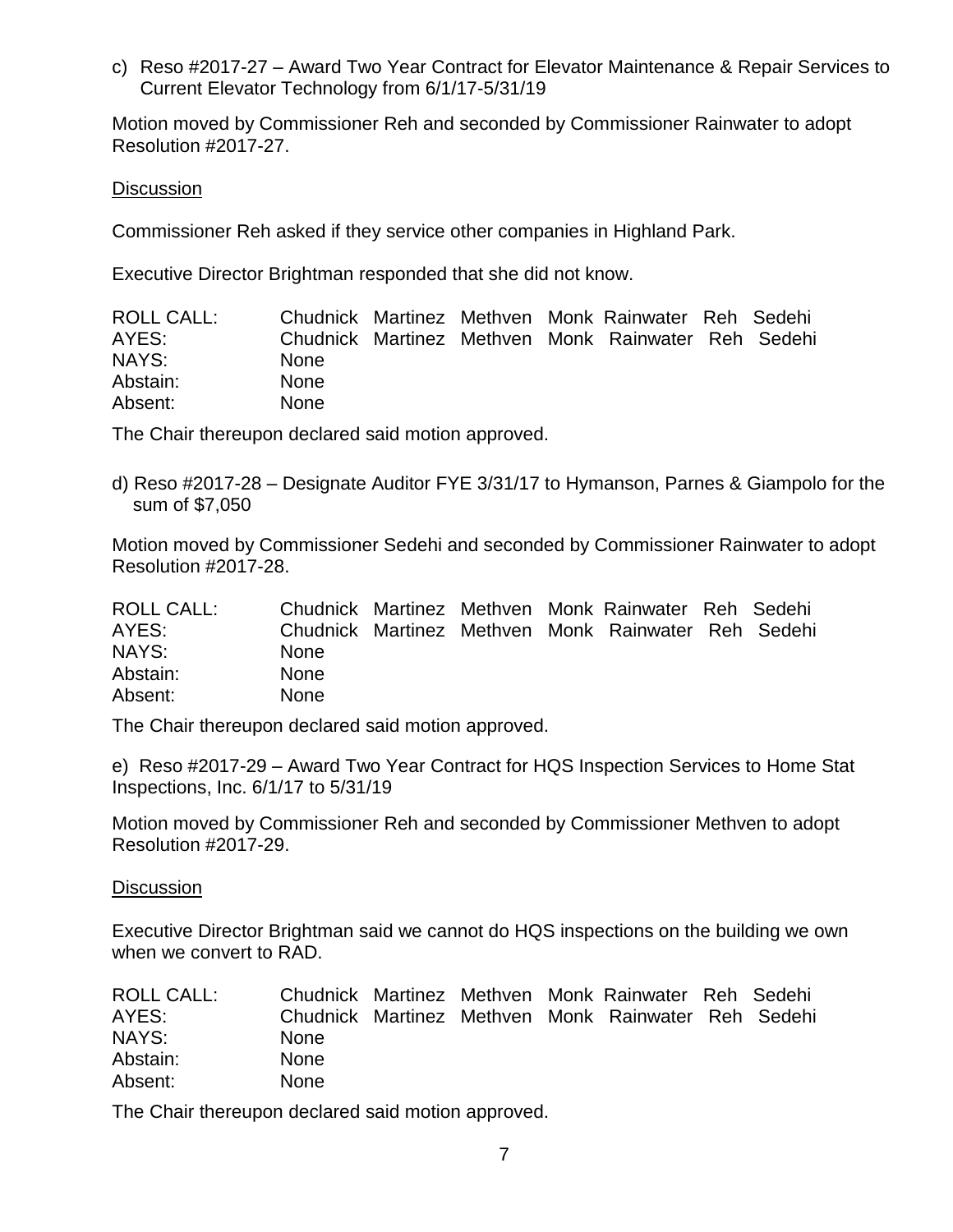f) Reso #2017-30 – Award Contract for Samuel Kronman Roof Replacement at Highland Park to VMG Group for \$227,000

Motion moved by Commissioner Rainwater and seconded by Commissioner Reh to adopt Resolution #2017-30.

# **Discussion**

Commissioner Reh asked if we worked with them before.

Executive Director Brightman responded that we have not.

Commissioner Methven asked if we had specs on the materials.

Executive Director Brightman responded that we do.

Commissioner Reh asked about the solar panels.

Executive Director Brightman said they are not cost effective to install and we can't find someone to do it for free. She reminded the Board of the memo issued by the A&E.

Councilman Hersh stated that he would check with Terry again to see if there was any new information.

Commissioner Rainwater commented that there were a lot of variations on the price of the roof drains.

| <b>ROLL CALL:</b> |             |  | Chudnick Martinez Methven Monk Rainwater Reh Sedehi |  |
|-------------------|-------------|--|-----------------------------------------------------|--|
| AYES:             |             |  | Chudnick Martinez Methven Monk Rainwater Reh Sedehi |  |
| NAYS:             | <b>None</b> |  |                                                     |  |
| Abstain:          | <b>None</b> |  |                                                     |  |
| Absent:           | <b>None</b> |  |                                                     |  |

The Chair thereupon declared said motion approved.

e) Reso #2017-31 – FY 2016 Annual SEMAP Certification Form 52648

Motion moved by Commissioner Martinez and seconded by Commissioner Sedehi to adopt Resolution #2017-31.

| ROLL CALL: |             |  | Chudnick Martinez Methven Monk Rainwater Reh Sedehi |  |
|------------|-------------|--|-----------------------------------------------------|--|
| AYES:      |             |  | Chudnick Martinez Methven Monk Rainwater Reh Sedehi |  |
| NAYS:      | <b>None</b> |  |                                                     |  |
| Abstain:   | <b>None</b> |  |                                                     |  |
| Absent:    | <b>None</b> |  |                                                     |  |

The Chair thereupon declared said motion approved.